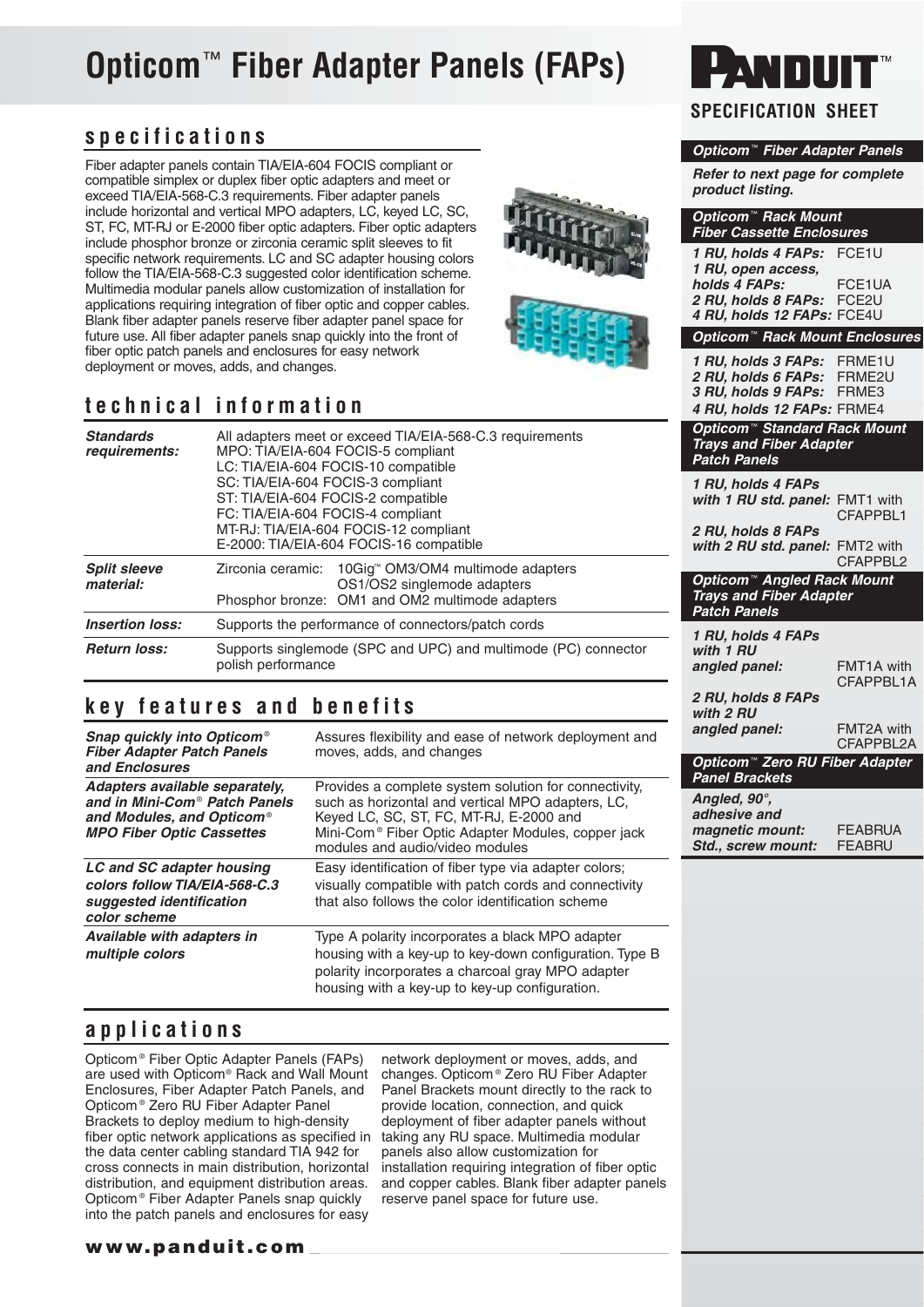## **Opticom ™ Fiber Adapter Panels (FAPs)**

## **ordering information**

| Opticom <sup>™</sup> MPO Fiber Optic Adapter Panels (FAPs) |                                                                |                        |                                                           |                    |                    |  |  |  |  |  |  |
|------------------------------------------------------------|----------------------------------------------------------------|------------------------|-----------------------------------------------------------|--------------------|--------------------|--|--|--|--|--|--|
| <b>Fiber Type</b>                                          | <b>Adapter Color</b>                                           | <b>FAP Orientation</b> | 4 Adapters                                                | <b>6 Adapters</b>  | 8 Adapters         |  |  |  |  |  |  |
| OM3/OM4.<br>OM2. OM1 and<br>OS1/OS2                        |                                                                |                        | FAPH0412BLMPO                                             | FAPH0612BLMPO      | FAPH0812BLMPO      |  |  |  |  |  |  |
|                                                            |                                                                | Horizontal             | 12 Adapters                                               | 16 Adapters        | <b>18 Adapters</b> |  |  |  |  |  |  |
|                                                            | <b>Black</b>                                                   |                        | FAPH1212BLMPO                                             | FAPH1612BLMPO      | FAPH1812BLMPO      |  |  |  |  |  |  |
|                                                            |                                                                | <b>FAP Orientation</b> | 4 Adapters                                                | <b>6 Adapters</b>  | 8 Adapters         |  |  |  |  |  |  |
|                                                            |                                                                | Vertical               | FAPV0412BLMPO                                             | FAPV0612BLMPO      | FAPV0812BLMPO      |  |  |  |  |  |  |
|                                                            | LC Opticom <sup>™</sup> Fiber Adapter Panels (Duplex Adapters) |                        |                                                           |                    |                    |  |  |  |  |  |  |
| <b>Fiber Type</b>                                          | <b>Adapter Color</b>                                           | <b>Split Sleeve(s)</b> | <b>6 Adapters</b>                                         | 8 Adapters         | 12 Adapters        |  |  |  |  |  |  |
| OM3/OM4                                                    | Aqua                                                           | Zirconia Ceramic       | FAP6WAQDLCZ                                               | FAP8WAQDLCZ        | FAP12WAQDLCZ       |  |  |  |  |  |  |
|                                                            |                                                                | Phosphor Bronze        | FAP6WAQDLC                                                | FAP8WAQDLC         | FAP12WAQDLC        |  |  |  |  |  |  |
| OM <sub>2</sub>                                            | <b>Black</b>                                                   | Phosphor Bronze        | FAP6WBLDLC                                                | FAP12WBLDLC        |                    |  |  |  |  |  |  |
| OM <sub>1</sub>                                            | Electric Ivory                                                 | Phosphor Bronze        | FAP6WEIDLC                                                | FAP8WEIDLC         | FAP12WEIDLC        |  |  |  |  |  |  |
| <b>OS1/OS2</b>                                             | Blue                                                           | Zirconia Ceramic       | FAP6WBUDLCZ<br>FAP8WBUDLCZ<br>FAP12WBUDLCZ                |                    |                    |  |  |  |  |  |  |
| LC Opticom " Fiber Adapter Panels (Simplex Adapters)       |                                                                |                        |                                                           |                    |                    |  |  |  |  |  |  |
| <b>Fiber Type</b>                                          | <b>Adapter Color</b>                                           | <b>Split Sleeve(s)</b> |                                                           | <b>12 Adapters</b> |                    |  |  |  |  |  |  |
| OM3/OM4                                                    | Aqua                                                           | Zirconia Ceramic       | FAP12WAQLCZ                                               |                    |                    |  |  |  |  |  |  |
| <b>OS1/OS2</b>                                             | <b>Blue</b>                                                    | Zirconia Ceramic       |                                                           | FAP12WBULCZ        |                    |  |  |  |  |  |  |
|                                                            |                                                                |                        | Keyed LC Opticom " Fiber Adapter Panels (Duplex Adapters) |                    |                    |  |  |  |  |  |  |
|                                                            |                                                                |                        |                                                           |                    |                    |  |  |  |  |  |  |
| <b>Fiber Type</b>                                          | <b>Key and Color</b>                                           | <b>Split Sleeve(s)</b> | <b>6 Adapters</b>                                         | 8 Adapters         | 12 Adapters        |  |  |  |  |  |  |
|                                                            | $A - Black$                                                    |                        | FAP6WABLDLCZ                                              | FAP8WABLDLCZ       | FAP12WABLDLCZ      |  |  |  |  |  |  |
|                                                            | $B - Red$                                                      |                        | FAP6WBRDDLCZ                                              | FAP8WBRDDLCZ       | FAP12WBRDDLCZ      |  |  |  |  |  |  |
|                                                            | $C - Green$                                                    |                        | FAP6WCGRDLCZ                                              | FAP8WCGRDLCZ       | FAP12WCGRDLCZ      |  |  |  |  |  |  |
|                                                            | $D - Y$ ellow                                                  |                        | FAP6WDYLDLCZ                                              | FAP8WDYLDLCZ       | FAP12WDYLDLCZ      |  |  |  |  |  |  |
|                                                            | $E - Orange$                                                   |                        | FAP6WEORDLCZ                                              | FAP8WEORDLCZ       | FAP12WEORDLCZ      |  |  |  |  |  |  |
|                                                            | F - Dark Blue                                                  |                        | FAP6WFDBDLCZ                                              | FAP8WFDBDLCZ       | FAP12WFDBDLCZ      |  |  |  |  |  |  |
|                                                            | G - Violet                                                     |                        | FAP6WGVLDLCZ                                              | FAP8WGVLDLCZ       | FAP12WGVLDLCZ      |  |  |  |  |  |  |
| All Fiber Types                                            | H - Agua                                                       |                        | FAP6WHAQDLCZ                                              | FAP8WHAQDLCZ       | FAP12WHAQDLCZ      |  |  |  |  |  |  |
| (OM3/OM4,<br>OM2. OM1                                      | J - Rose                                                       | Zirconia Ceramic       | FAP6WJRODLCZ                                              | FAP8WJRODLCZ       | FAP12WJRODLCZ      |  |  |  |  |  |  |
| and OS1/OS2)                                               | K - Slate                                                      |                        | FAP6WKIGDLCZ                                              | FAP8WKIGDLCZ       | FAP12WKIGDLCZ      |  |  |  |  |  |  |
|                                                            | L - Brown                                                      |                        | FAP6WLLBDLCZ                                              | FAP8WLLBDLCZ       | FAP12WLLBDLCZ      |  |  |  |  |  |  |
|                                                            | P - White                                                      |                        | FAP6WPWTDLCZ                                              | FAP8WPWTDLCZ       | FAP12WPWTDLCZ      |  |  |  |  |  |  |
|                                                            | Q - Charcoal                                                   |                        | FAP6WQCGDLCZ                                              | FAP8WQCGDLCZ       | FAP12WQCGDLCZ      |  |  |  |  |  |  |
|                                                            | R - Lavender                                                   |                        | FAP6WRLVDLCZ                                              | FAP8WRLVDLCZ       | FAP12WRLVDLCZ      |  |  |  |  |  |  |
|                                                            | S - Peach                                                      |                        | FAP6WSPEDLCZ                                              | FAP8WSPEDLCZ       | FAP12WSPEDLCZ      |  |  |  |  |  |  |
|                                                            | T - Steel Blue                                                 |                        | FAP6WTSBDLCZ                                              | FAP8WTSBDLCZ       | FAP12WTSBDLCZ      |  |  |  |  |  |  |
|                                                            | V - Maroon                                                     |                        | FAP6WVMADLCZ                                              | FAP8WVMADLCZ       | FAP12WVMADLCZ      |  |  |  |  |  |  |